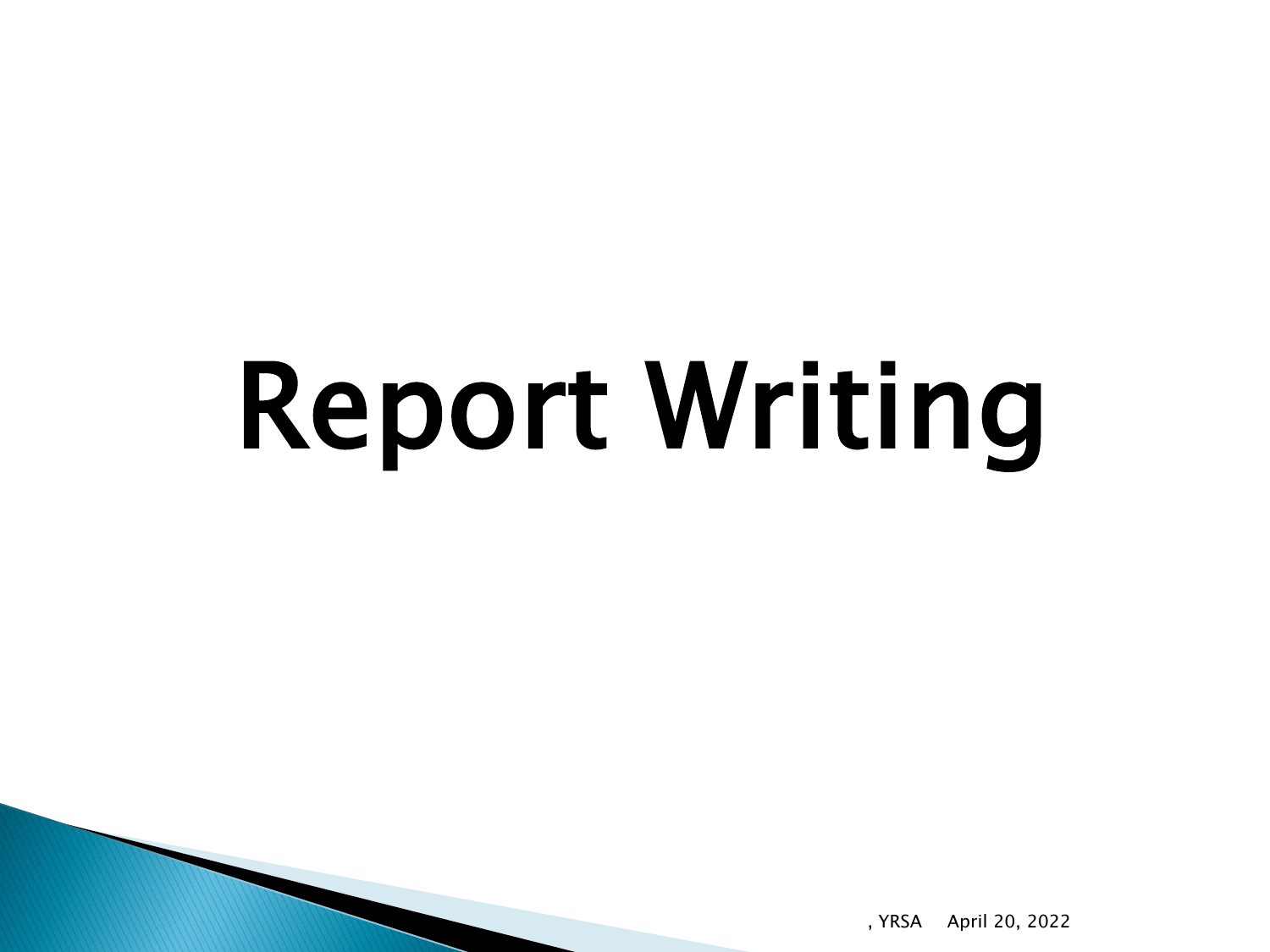# **OBJECTIVE**

At the end of this session you will know:

- Why you must submit a report
- The different types of reports
- The components of a report
- The sample language for reports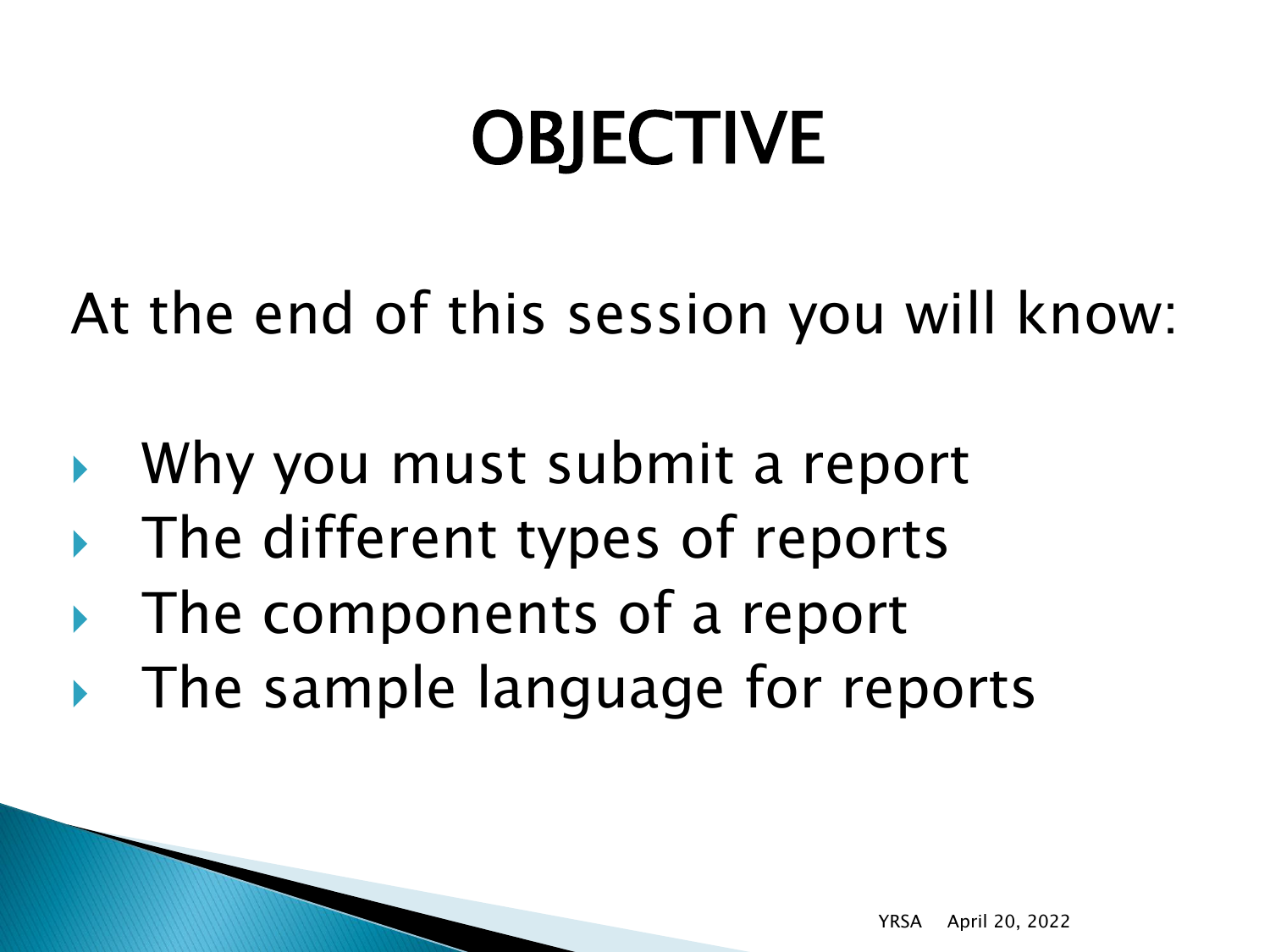### **Law 5 stipulates that:**

"The Referee provides the appropriate authorities with a match report which includes information on any disciplinary action taken against players, and/or team officials and any other incidents which occurred before, during or after the match."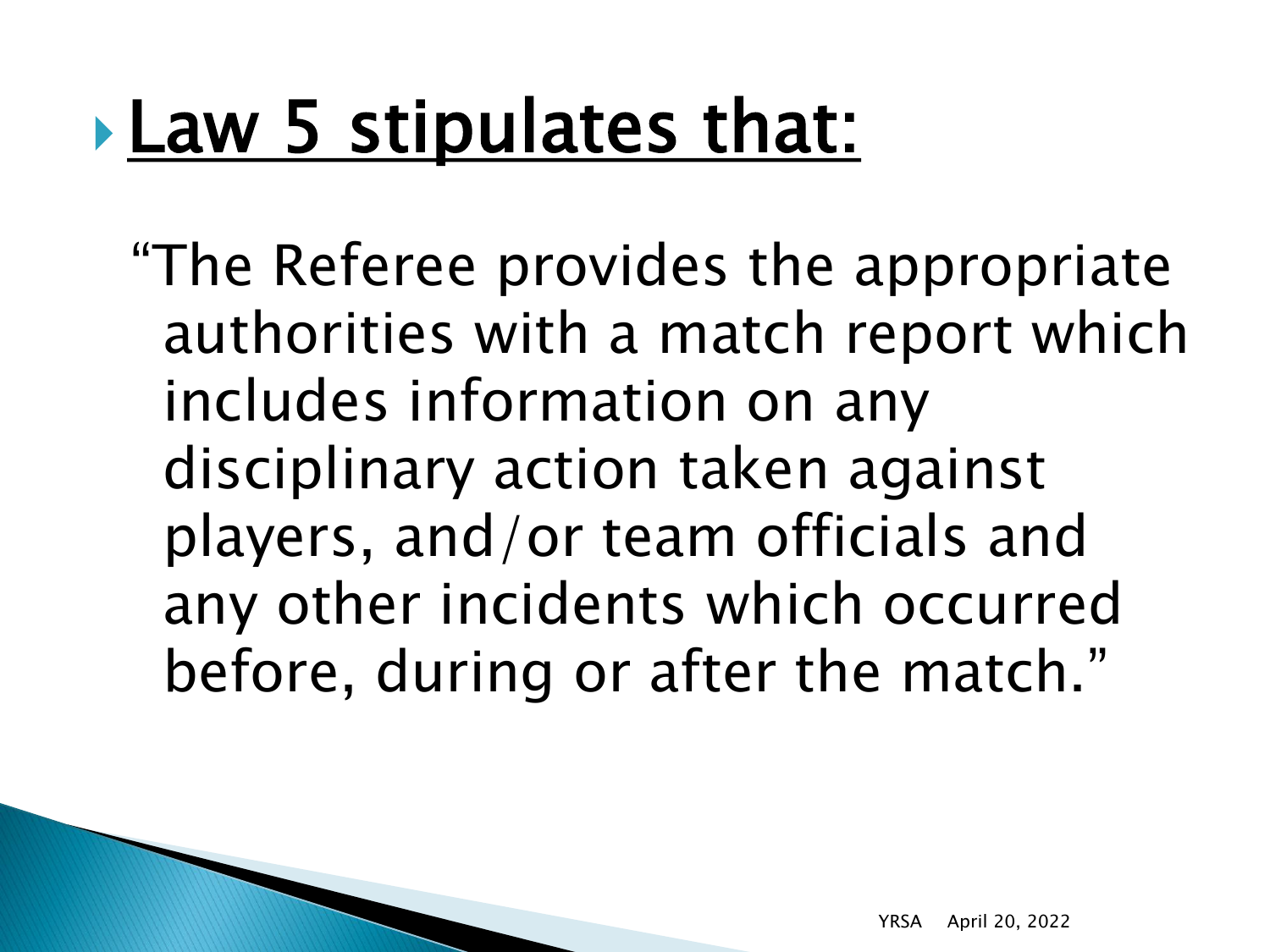### Important things to remember

- Paint a picture for the people reading your report
- <sup>2</sup> Add enough detail necessary to explain what you witnessed
- <sup>3</sup> Write the exact words used by players and/or team officials when reporting offensive, insulting or abusive language
- <sup>4</sup> State only facts! NOT your opinion
- <sup>5</sup> This report goes to a number of organizations (League/District/OSA)
- <sup>6</sup> Make sure the report is correct in Law
- <sup>7</sup> Have an experienced referee review your report prior to it's submission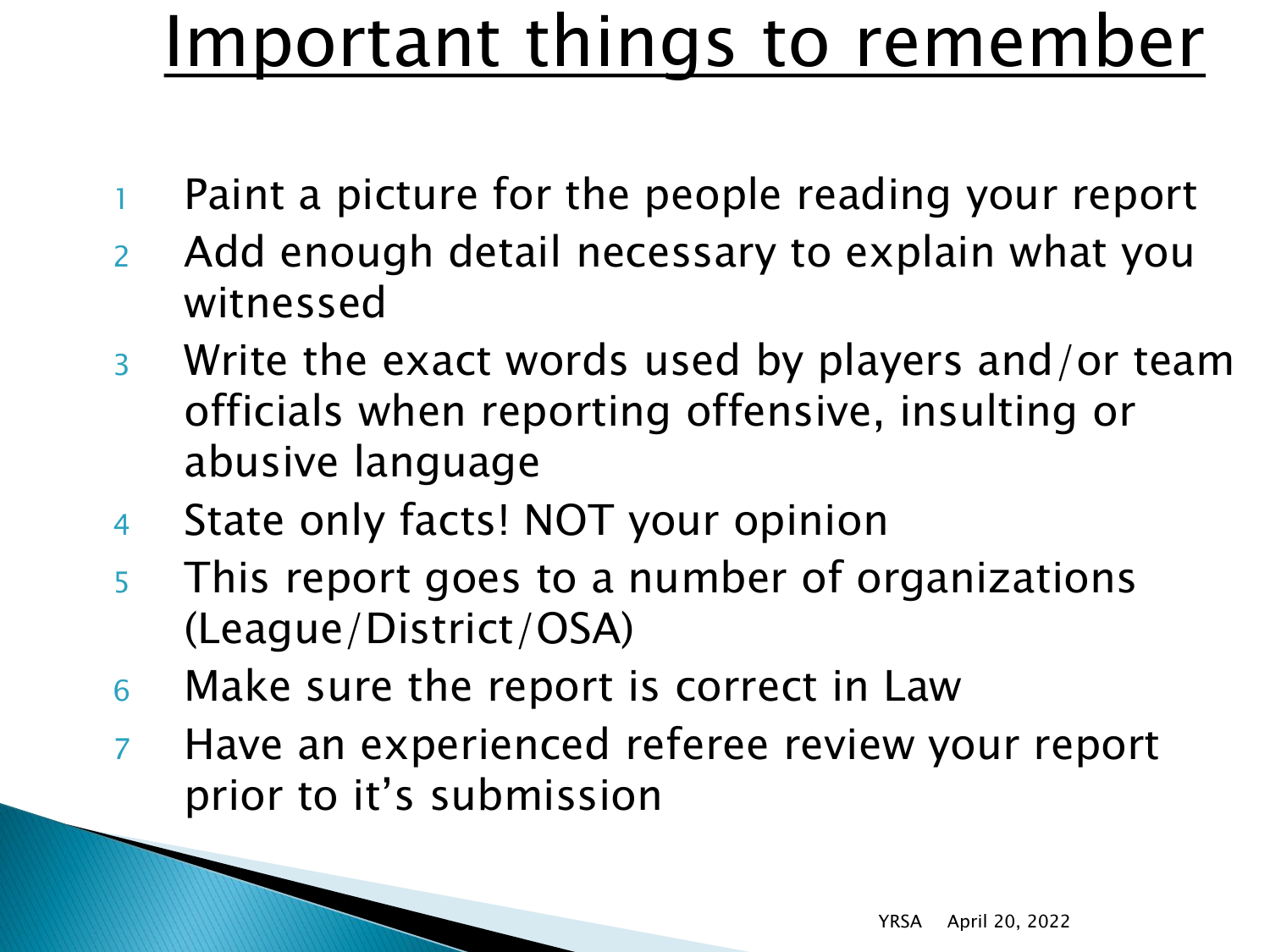### ABC

- $A Be$  Accurate in reporting the incident, avoid confusing or conflicting statements
- B Be Brief, you are required to report only the incident causing the misconduct
- $C$  -Be Clear, stick rigidly to the description of the incident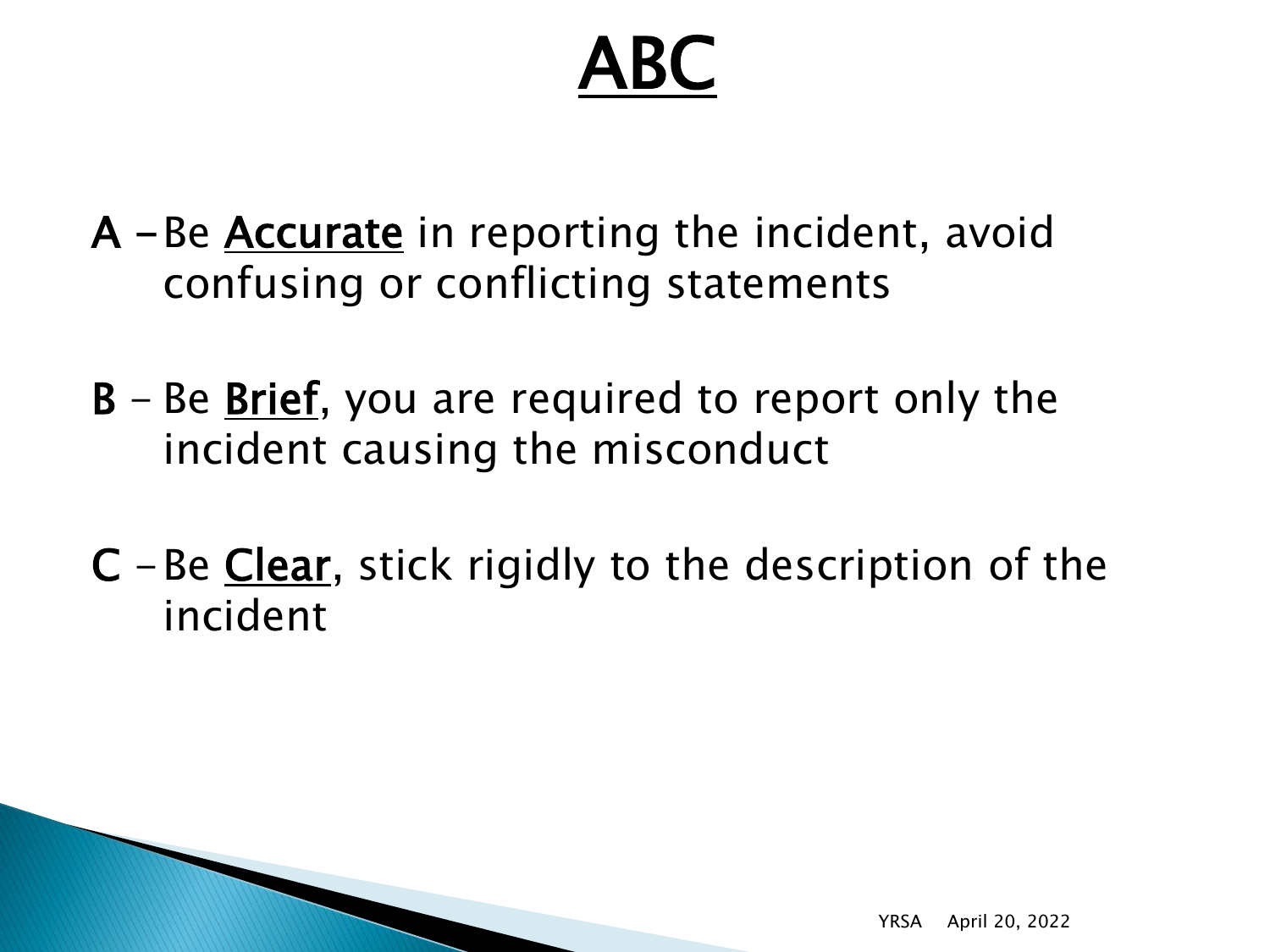### 5 W Approach

Where ? When ? Who ? What ? Why ?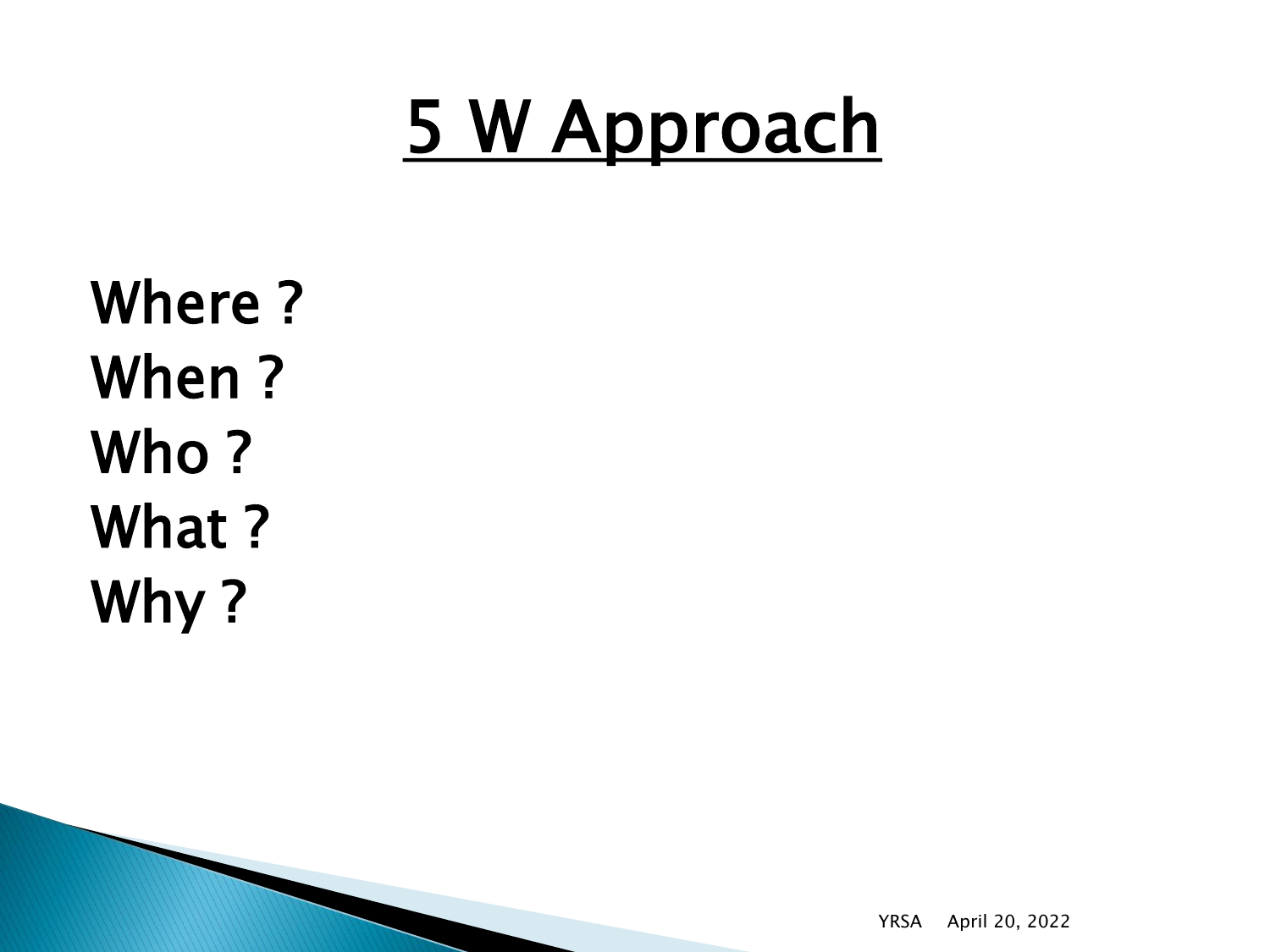# **5 W Approach**

Where: Incident Occurred When: Time of Incident Who: Offender's Name What: Description of Incident Why: Game Situation: Why did it happen? Referee's Judgment: Why did you take that action?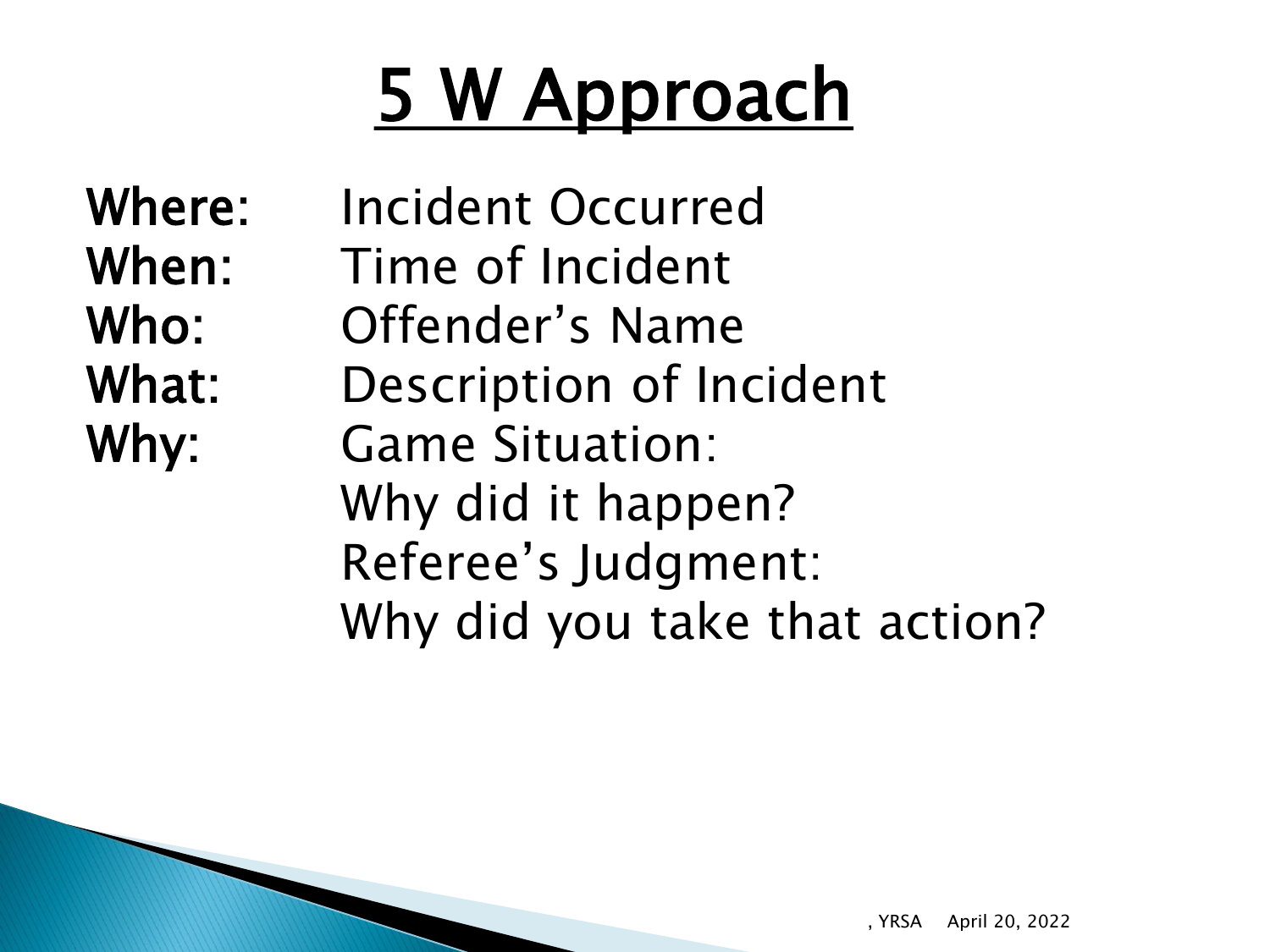# TYPE OF REPORTS

- 1. Match report (Game sheet)
- 2. Misconduct report (Caution & Send-off)
- 3. Assault report (Referee assault)
- 4. Special incident report (Abandoned game, Coach misconduct, Outside interference)
- 5. Any other unusual incident report (Flood lights failed, one of the team's did not show up; etc)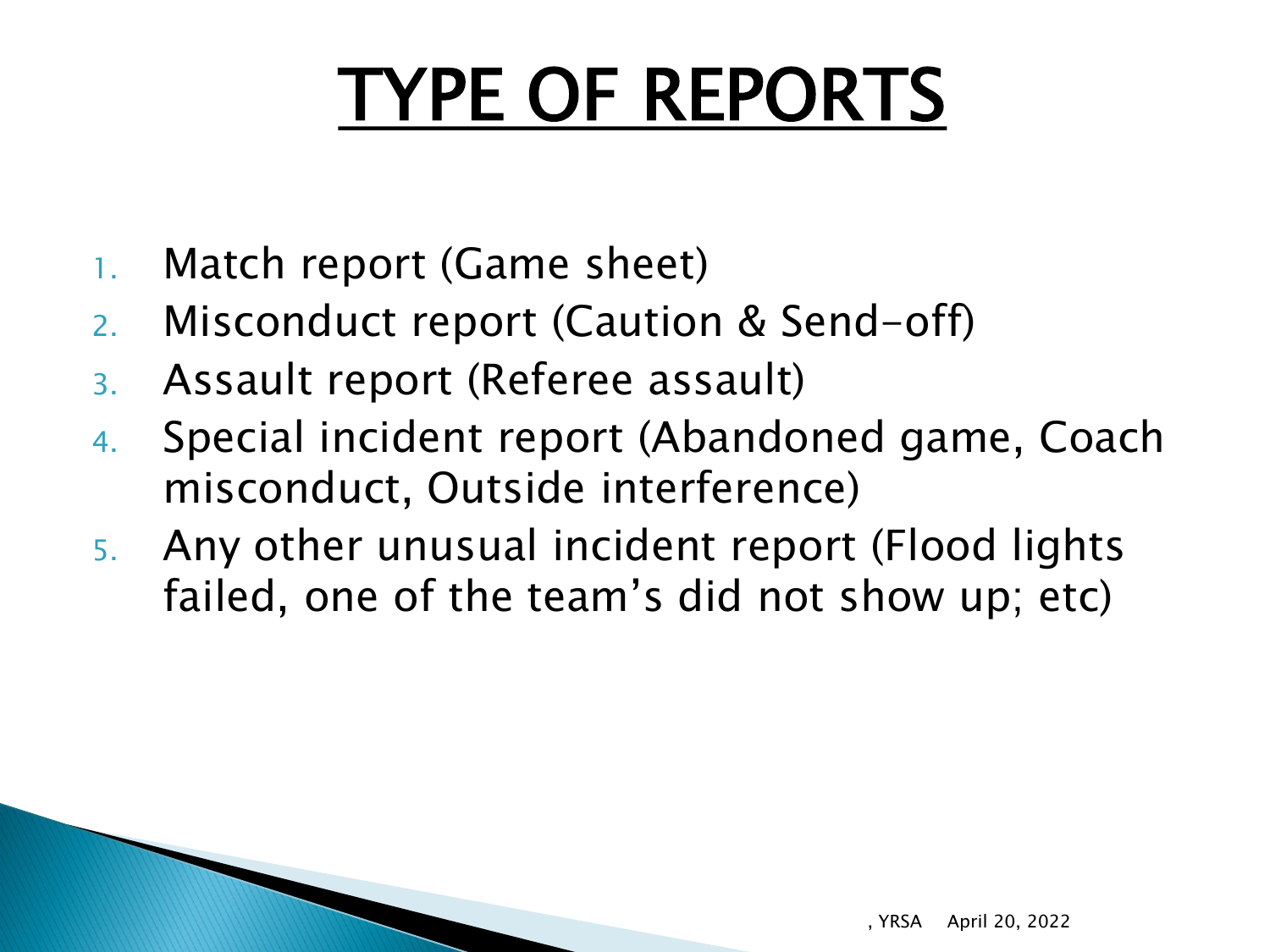# 1. MATCH REPORT

- 1. Better known as game sheet
- 2. If no misconduct or other incidents have happened, this report reflects information about the game.
	- Date of the game
	- . Venue
		- . Teams
	- . Score
	- . Goal scorers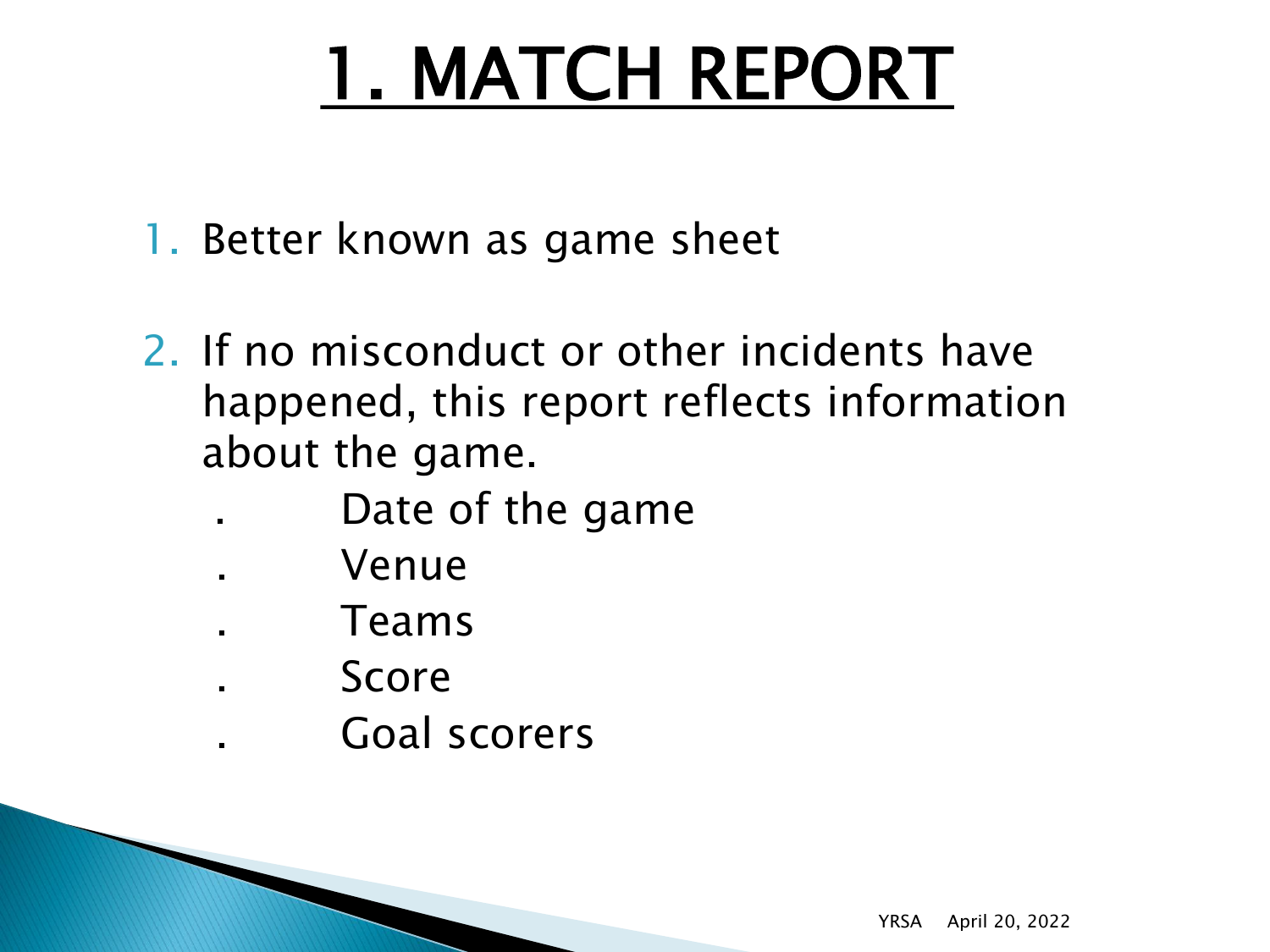### 2. MISCONDUCT REPORT CAUTION & SEND-OFF

- 1. MUST be submitted on the official OSA form
- 2. MUST be submitted within the specified time
- 3. MUST describe what took place so that someone who was not at the game can clearly understand what happened
- 4. MUST be: 1) Accurate
	- 2) Brief
	- 3) Clear
	- 4) Complete
	- 5) Understandable
- 5. Remember what you write down in such a report may be used at a hearing, so in effect you are writing under oath
- 6. REPORTS MUST BE SENT IN. It is an offence to penalise a player for misconduct and not submit a report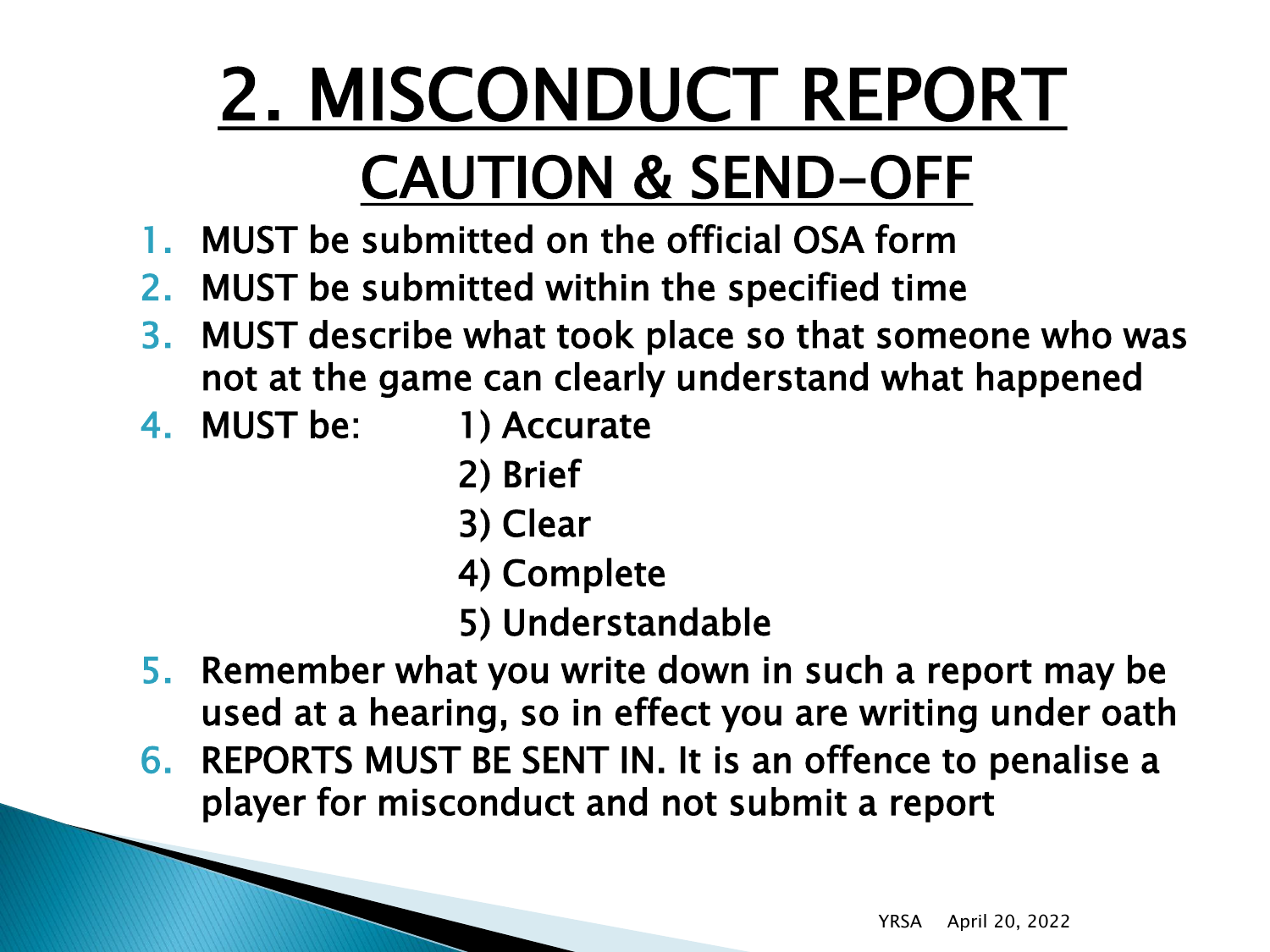### 7 Cautionable Offences CAUTION CODES

- <sup>1</sup> Guilty of Unsporting Behaviour
- <sup>2</sup> Shows Dissent by Word or Action
- <sup>3</sup> Persistently Infringes the Laws of the Game
- <sup>4</sup> Delays Restart of Play
- <sup>5</sup> Fails to Respect the Required Distance at a Restart of Play
- <sup>6</sup> Enters or Re-enters the Field of Play without the Referee's Permission
- <sup>7</sup> Deliberately leaves the Field of Play without the Referee's Permission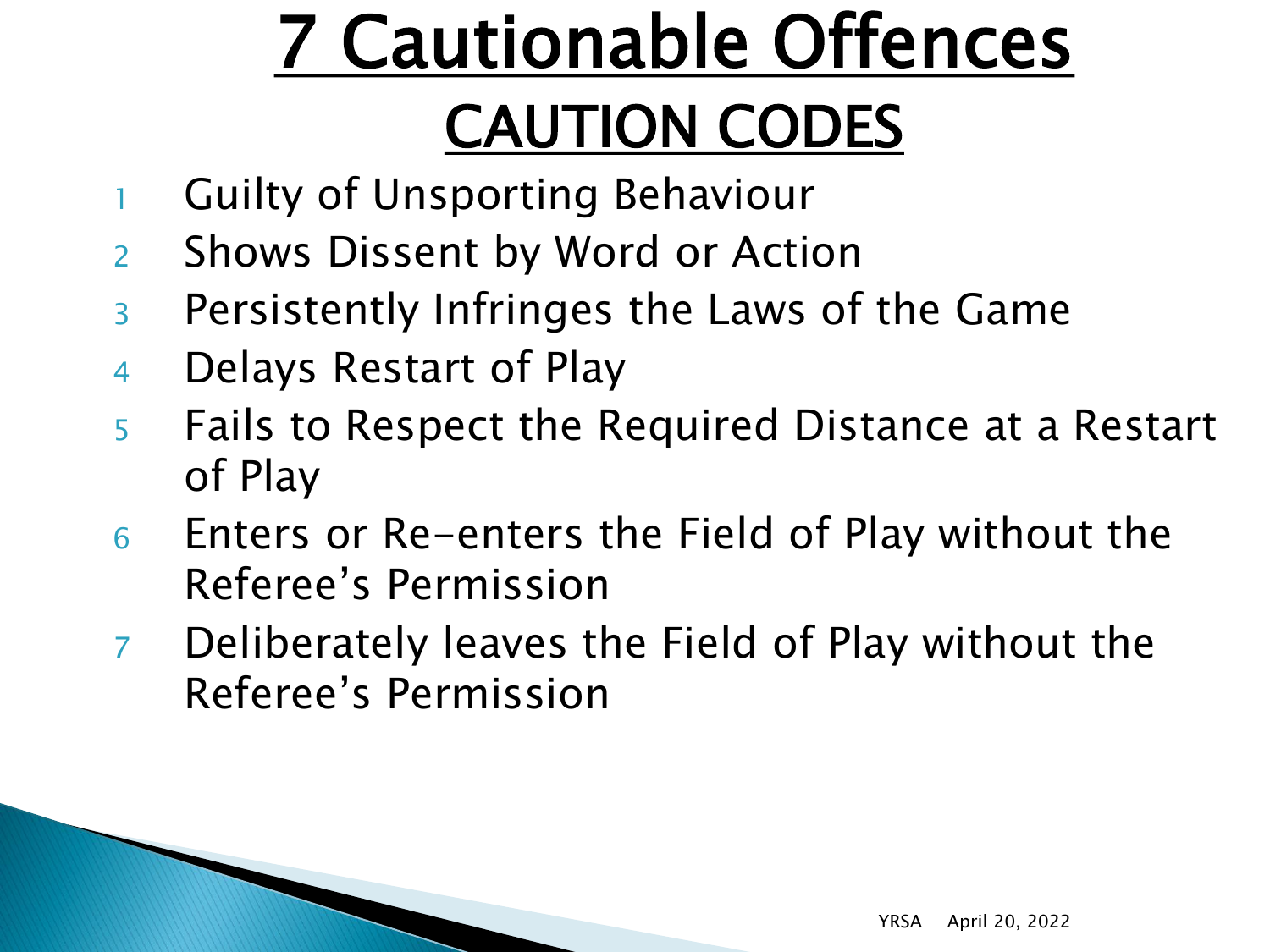### 7 Sending-Off Offences INCIDENT DETAILS

- 1 Uses offensive, insulting or abusive language
- <sup>2</sup> Spits at an opponent or any other person
- <sup>3</sup> Receives a second caution in the same game
- <sup>4</sup> Denies an opponent a goal or obvious goal-scoring opportunity by deliberately handling the ball
- <sup>5</sup> Denies an obvious goal-scoring opportunity to an opponent moving towards the player's goal by an offence punishable by a free kick or a penalty kick
- <sup>6</sup> Serious Foul Play
- <sup>7</sup> Violent Conduct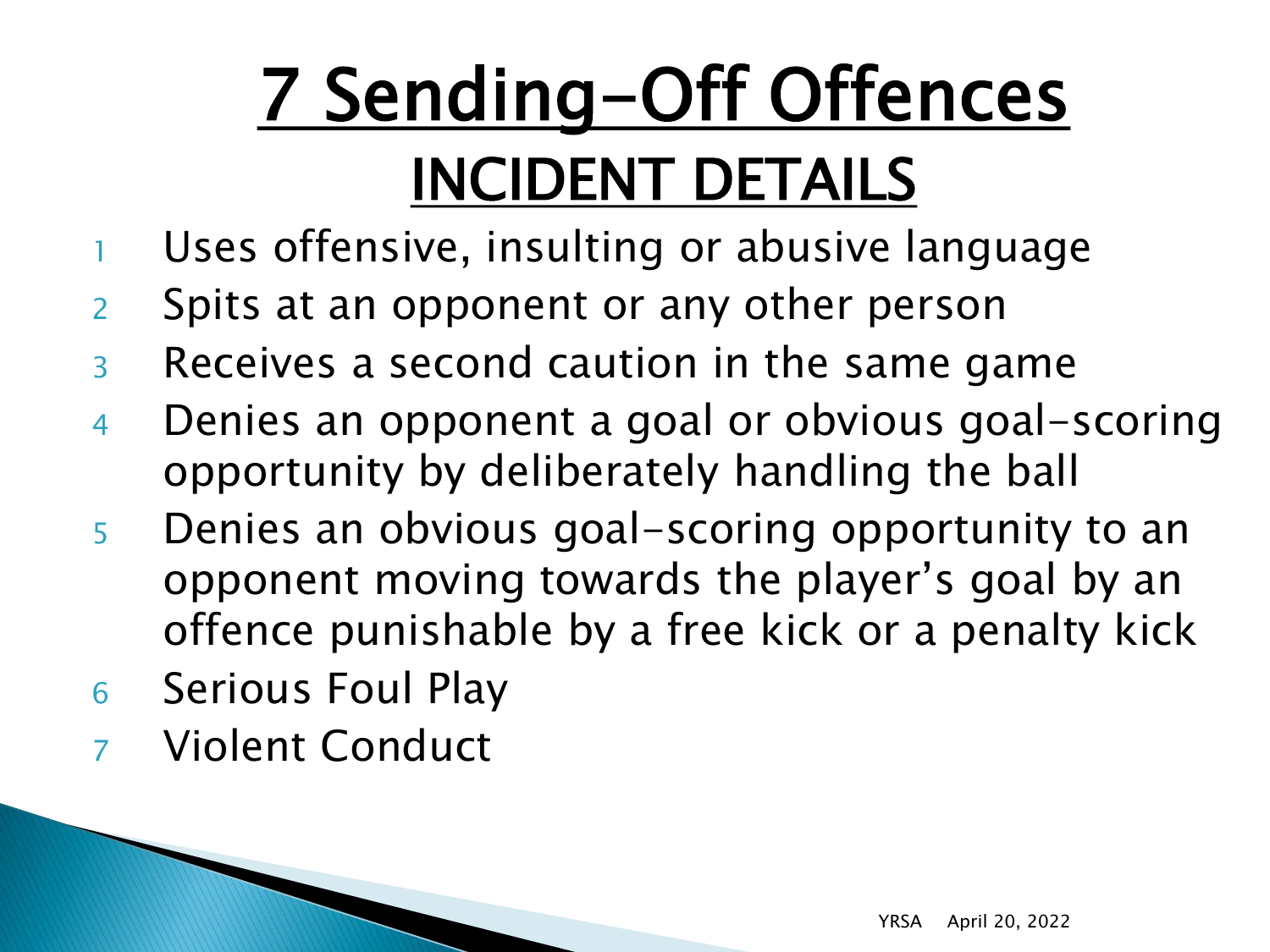### 3. ASSAULT REPORT

- 1. Is to be used to cover all misconducts involving assault
- 2. Never strike back if such an action can be avoided
- 3. Try to remain calm it's the hardest thing to do
- 4. Get the details down on paper as soon as you can
- 5. Consult your assistants and attempt to obtain witnesses
- 6. Complete the Referee Assault Form, keep a copy for yourself and send copies to the appropriate bodies
- 7. Should you lay charges? Speak to your local Police Station for advice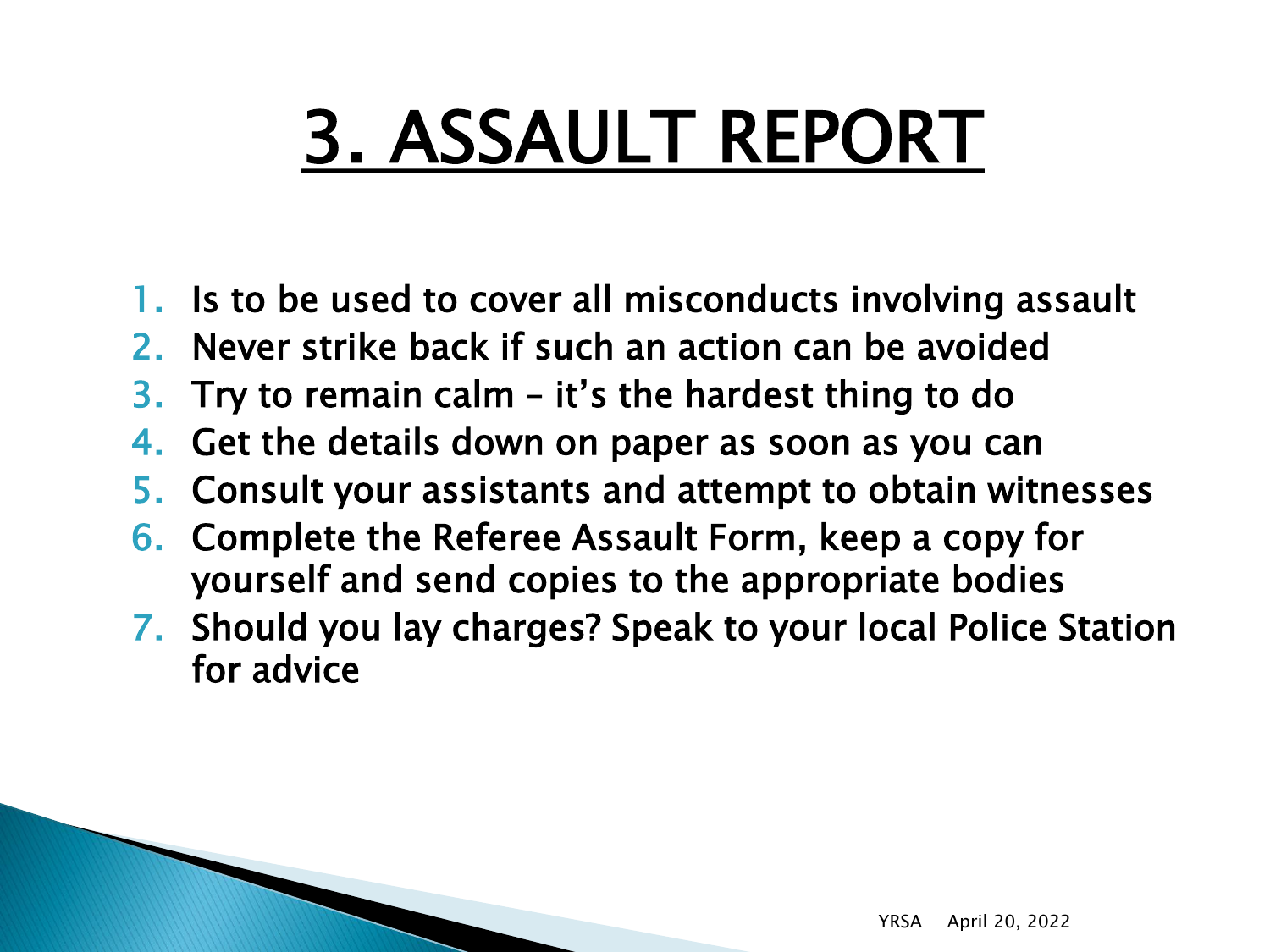### 4. SPECIAL INCIDENT REPORT

- 1. Is to be used to report a special incident that is not covered by a Caution, Dismissal or Assault Form
	- . Abandoned Game
		- . Outside interference by spectators
		- . Discipline of team officials
		- . Any other cause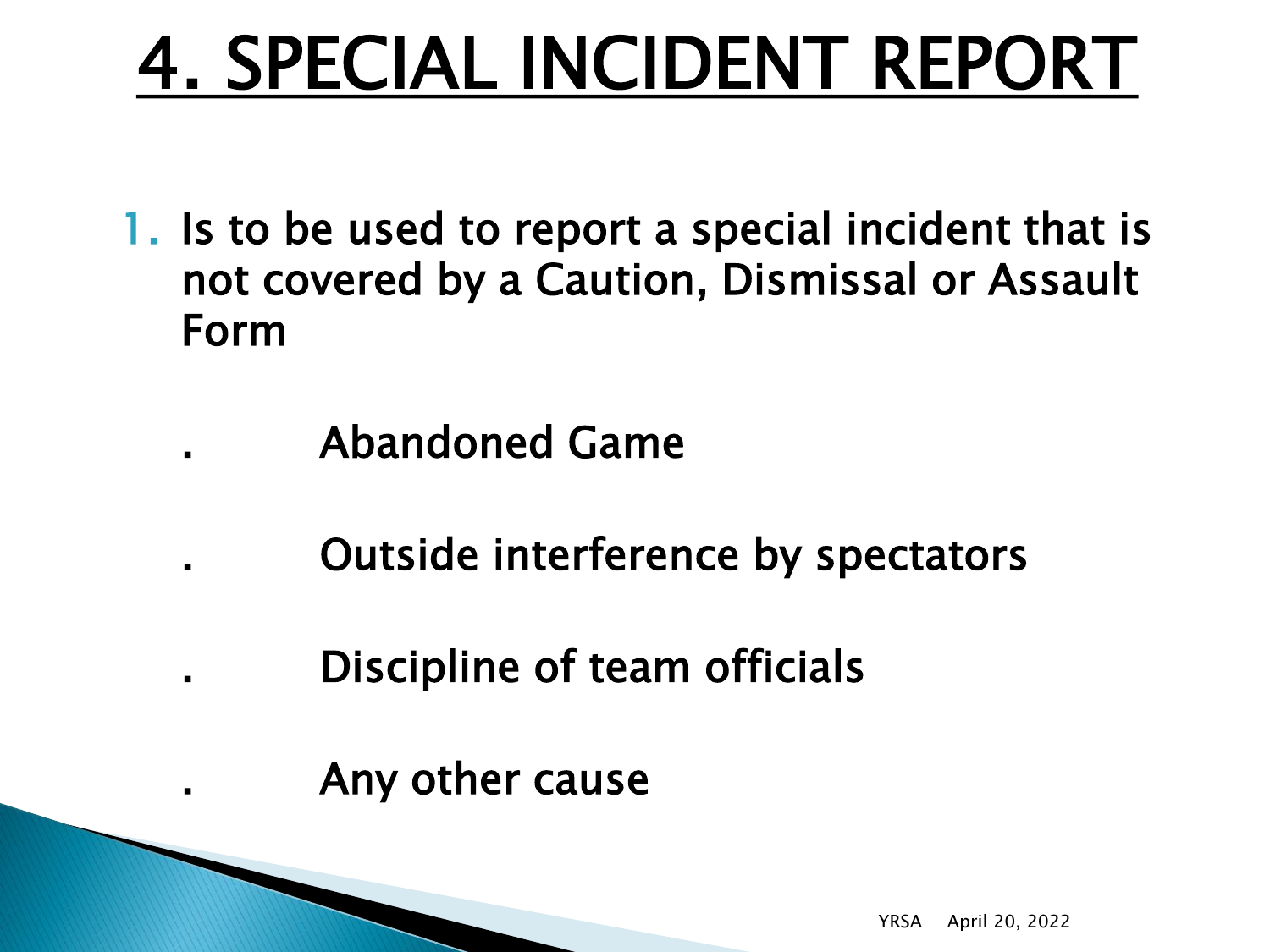# 5. UNUSUAL INCIDENT REPORT

- 1. Is to be used to record and report unusual incidents such as:
	- . Team not showing up
	- . Team with less than 7 players
	- Delay of kick-off
	- . Floodlight Failure etc.
- 2. This type of a report should be in the form of a letter to the appropriate authority
	- . Stating the game in question
	- . Explaining the incident
	- What was the state of the game at the time of the incident
	- . Include with the team sheet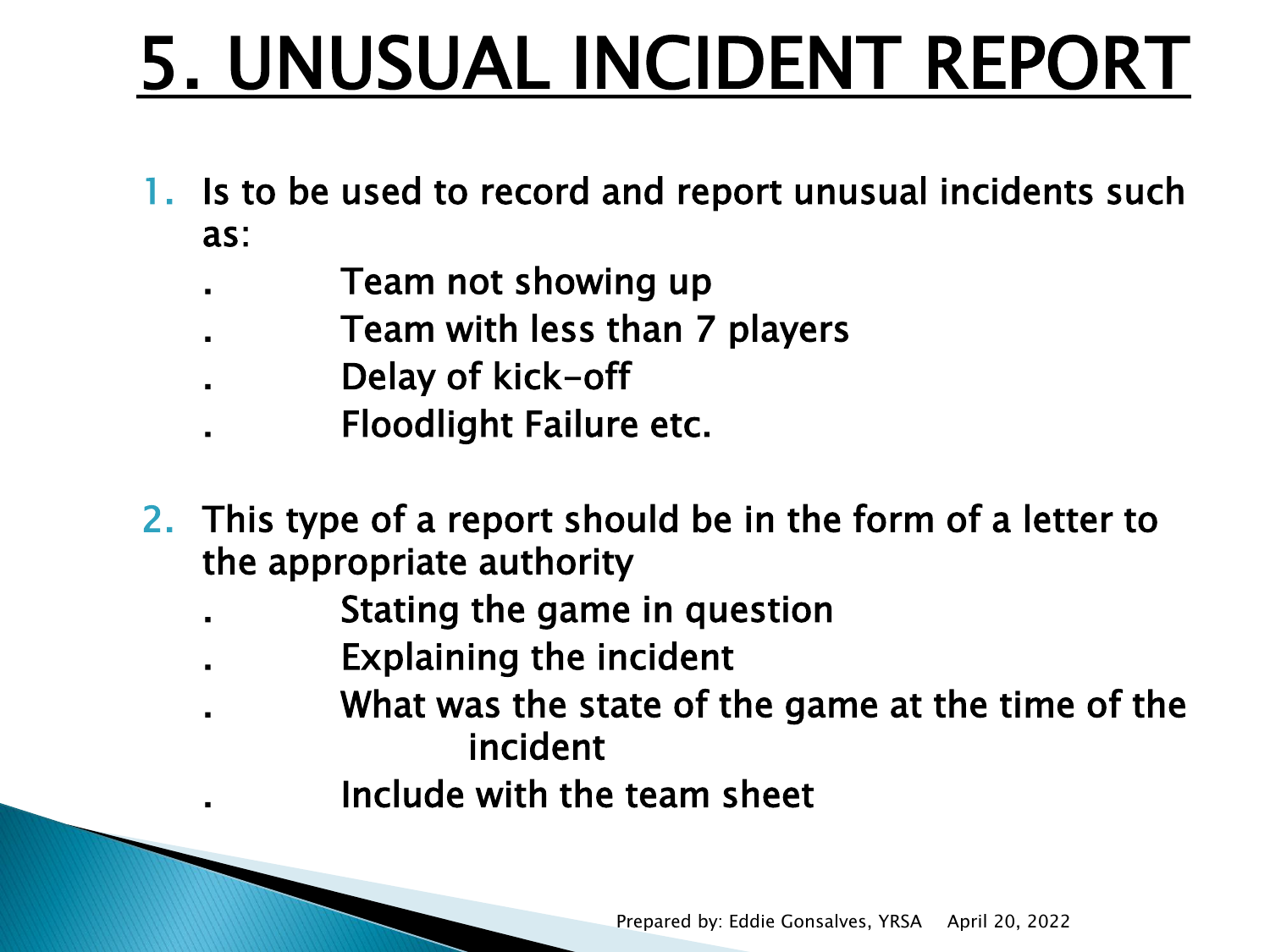### **Group Work**

- Watch the video clip
- . Write a misconduct report using the "5 W Approach"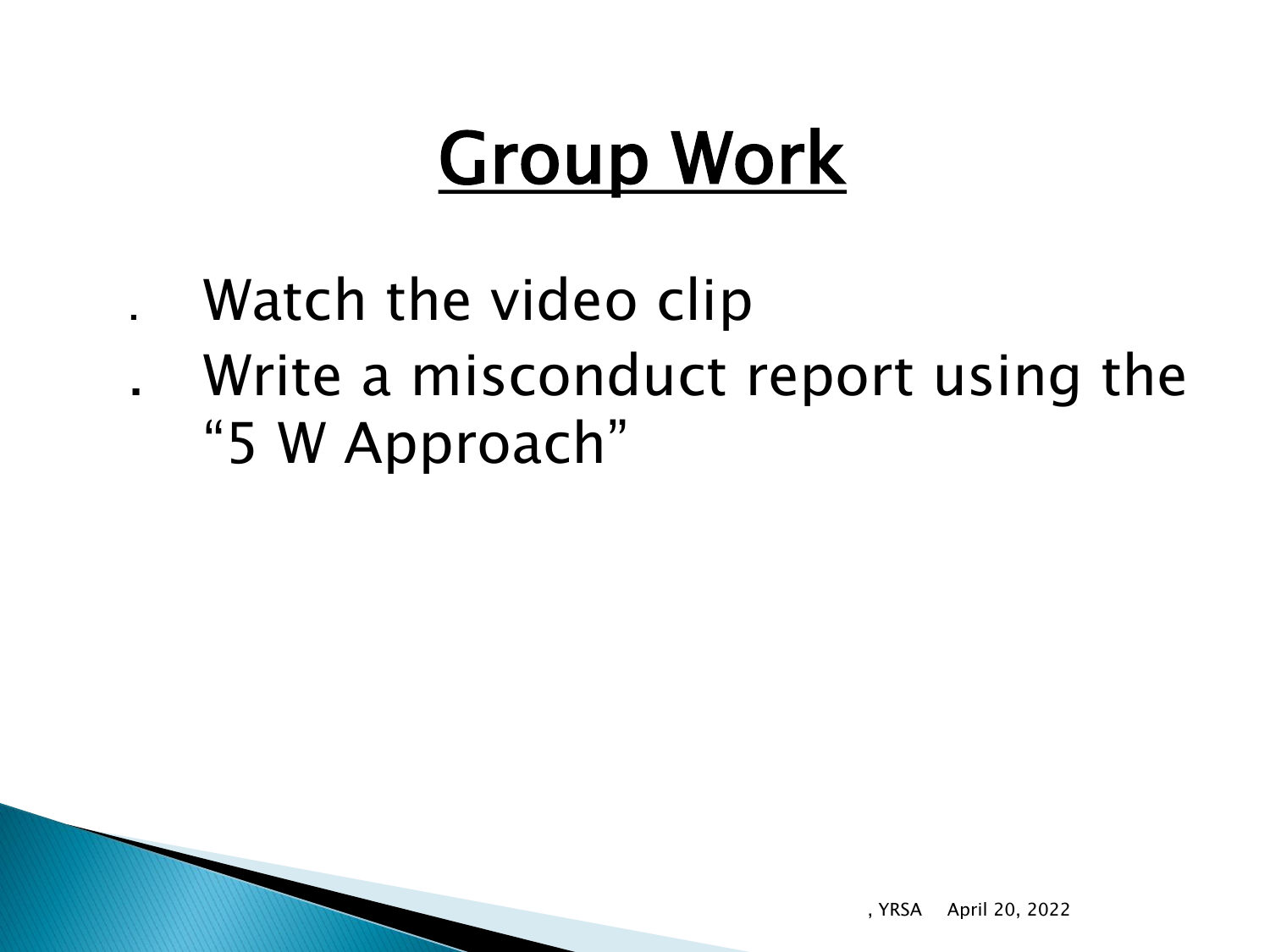# Video Clip - Misconduct Report

#### Where:

 The incident occurred just outside the Red team's penalty area.

#### When:

 Time of Incident: 1st minute of the 2nd half of the game

#### Who:

Red team player #3, Jim Jones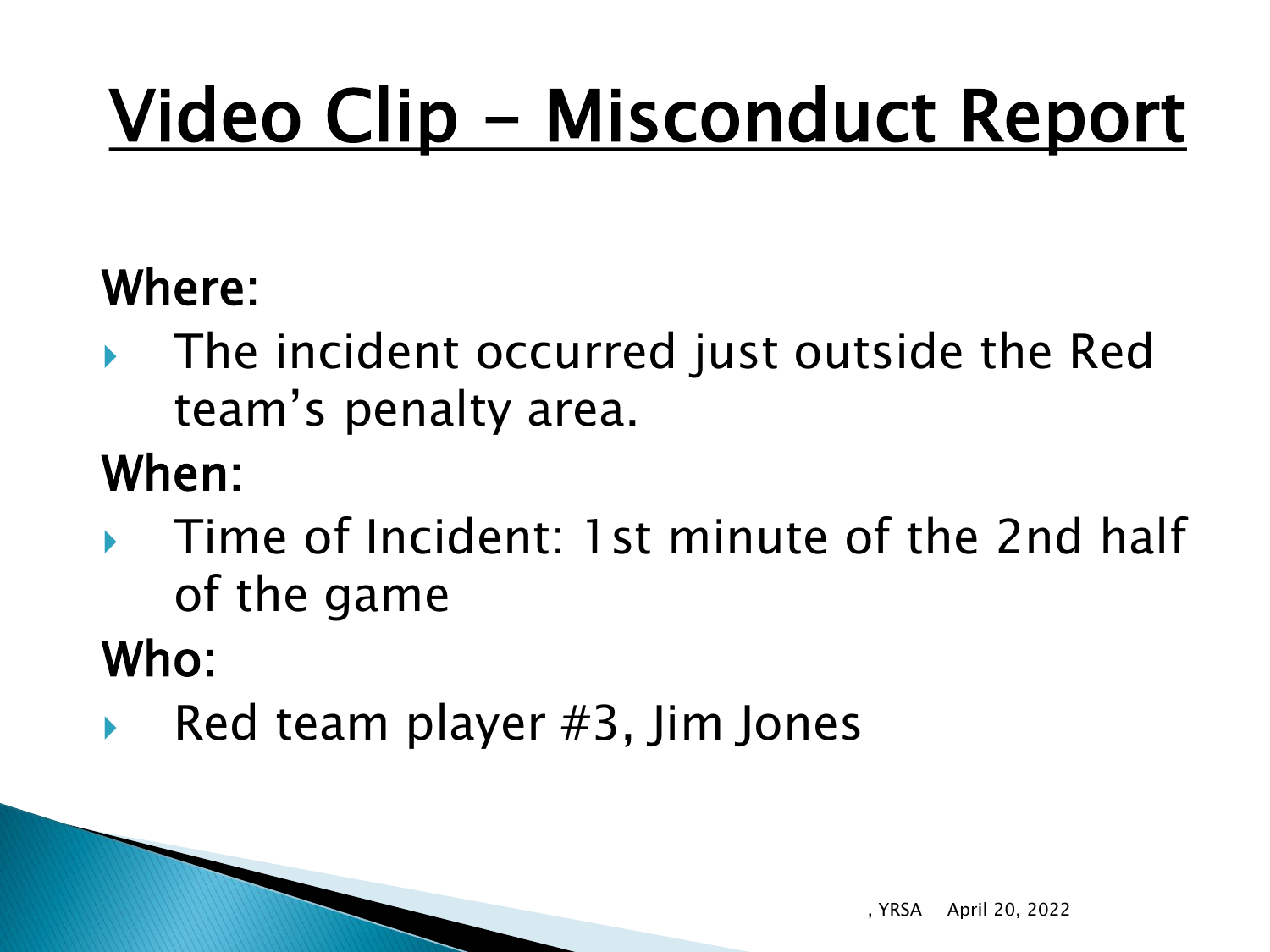# <u>Video Clip - Misconduct Report</u>

#### What:

What happened:

 Yellow team player #21 (Peter Smith) and Red team player #3 (Jim Jones) were contesting for the ball. Red team player #3 tackled his opponent with a double-footed unfair challenge with both feet off the ground and, using excessive force, made forceful contact with the player's upper shin area, clearly endangering the safety of his opponent.

What action did you take:

 Gave the player a red card and sent him off the field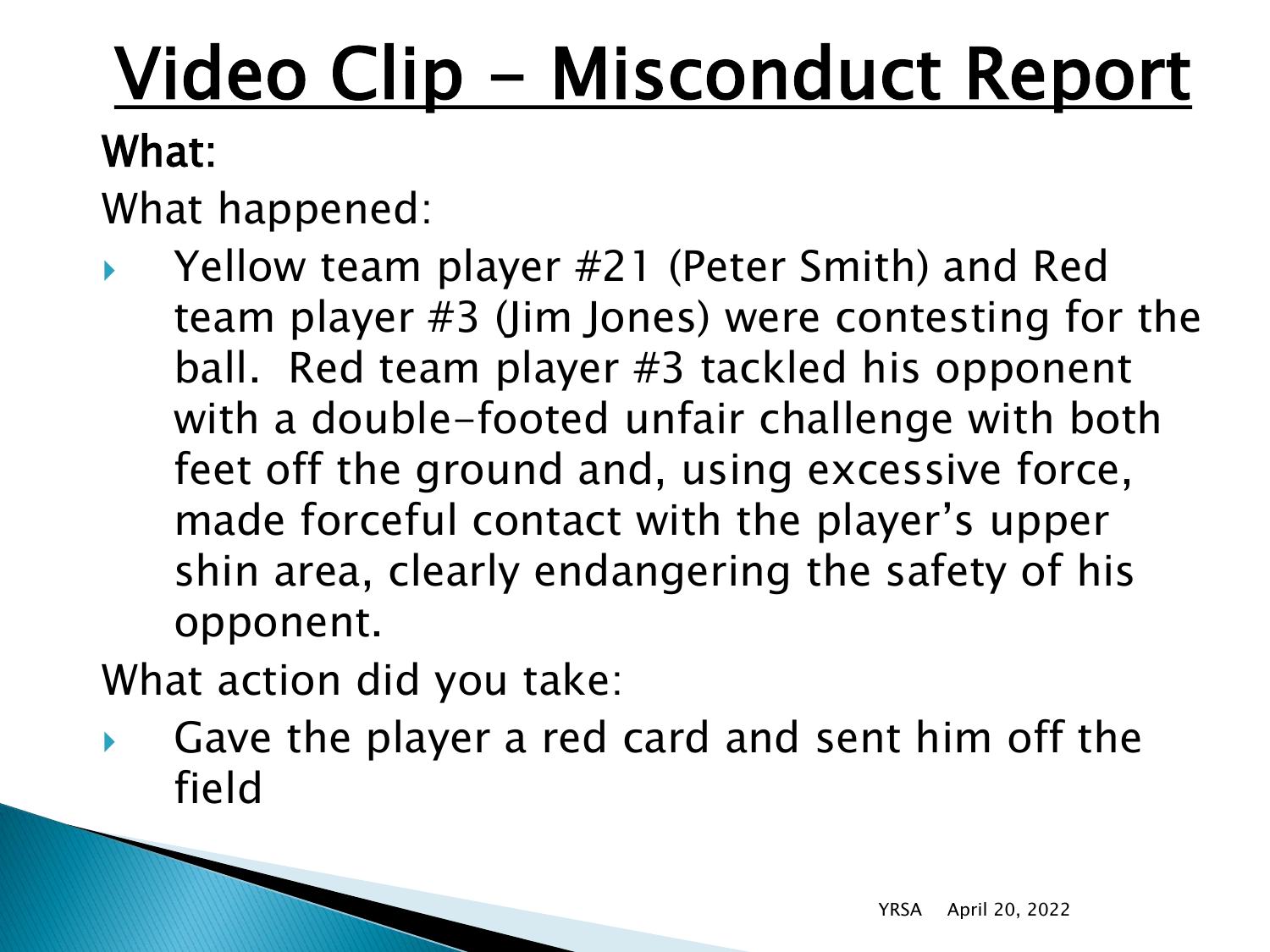# Video Clip - Misconduct Report

#### Why:

Why did you take that action?

 At the time of the incident, I was about 10 yards away and had a clear, unobstructed view. I therefore stopped play and showed player #3 (Jim Jones) of the Red team the red card

Why did you dismiss?

Sent the player off for serious foul play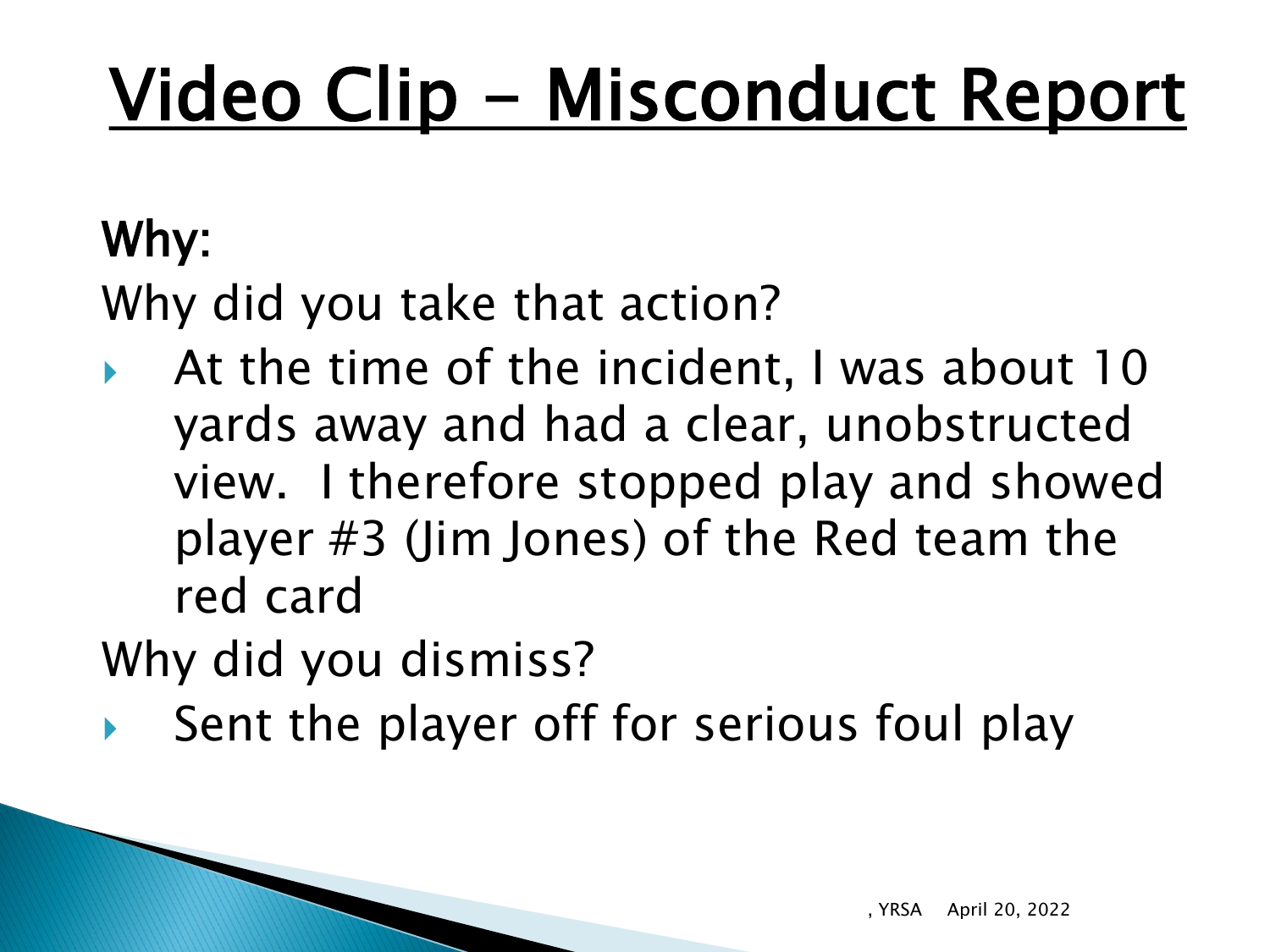#### DESCRIPTION OF INCIDENT

- In the 1st minute of the 2nd half of the game, the play was just outside the Red team's penalty area. Yellow team player  $\#21$  (Peter Smith) and Red team player  $\#3$  (Jim Jones) were contesting for the ball. Red team player  $# 3$ tackled his opponent with a double footed unfair challenge with both feet off the ground, using excessive force, making forceful contact with the player's upper shin area and clearly endangering the safety of his opponent.
- At the time of the incident, I was about 10 yards away and I had a clear unobstructed view. I stopped play and showed Player  $# 3$  of the Red team the red card and sent him off for serious foul play.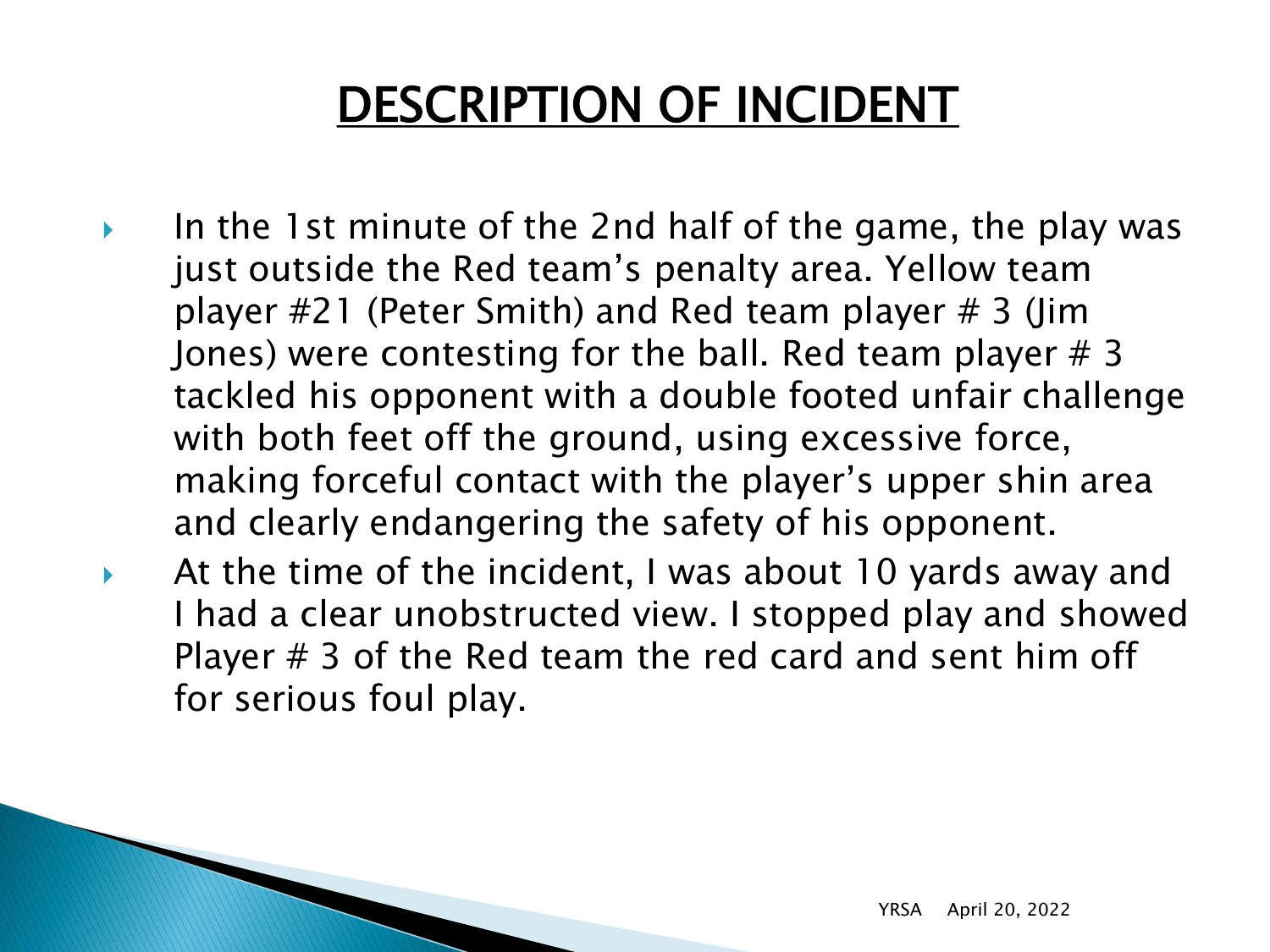- 1. Quote the FULL name of the player and his team and the competition.
- 2. Clearly indicate the OFFENCE for which the player was cautioned or sent off under the provisions of Law 12, as detailed in the "Laws of the Game".
- 3. Report the INCIDENT accurately, briefly and clearly. Do not confuse the OFFENCE and the INCIDENT.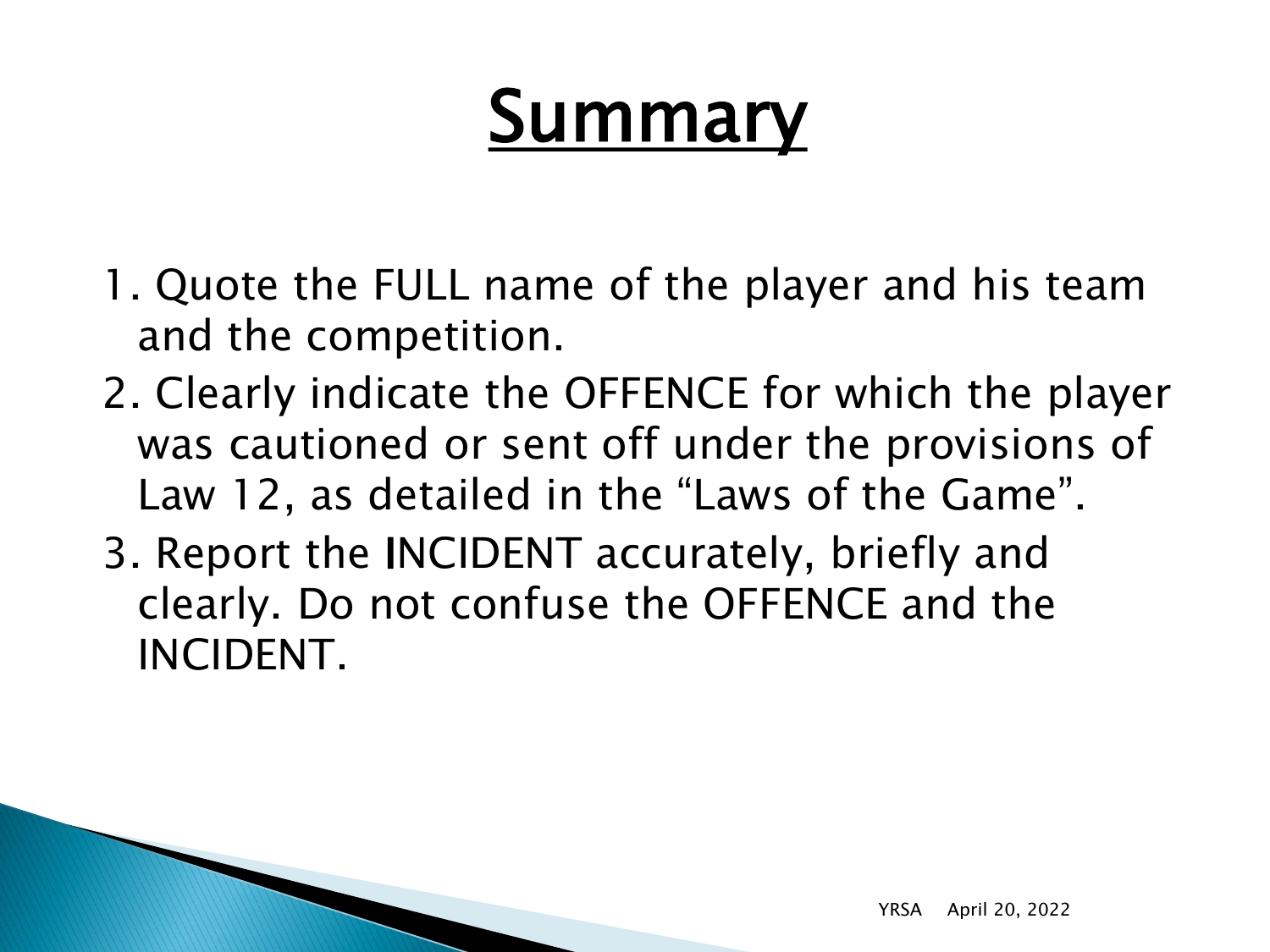- 4. The following points may be of relevance and help to build up a general picture:
- $\rightarrow$  the time at which the incident took place
- $\rightarrow$  the position at which the incident took place
- $\rightarrow$  \_ as referee, your position and distance from the incident.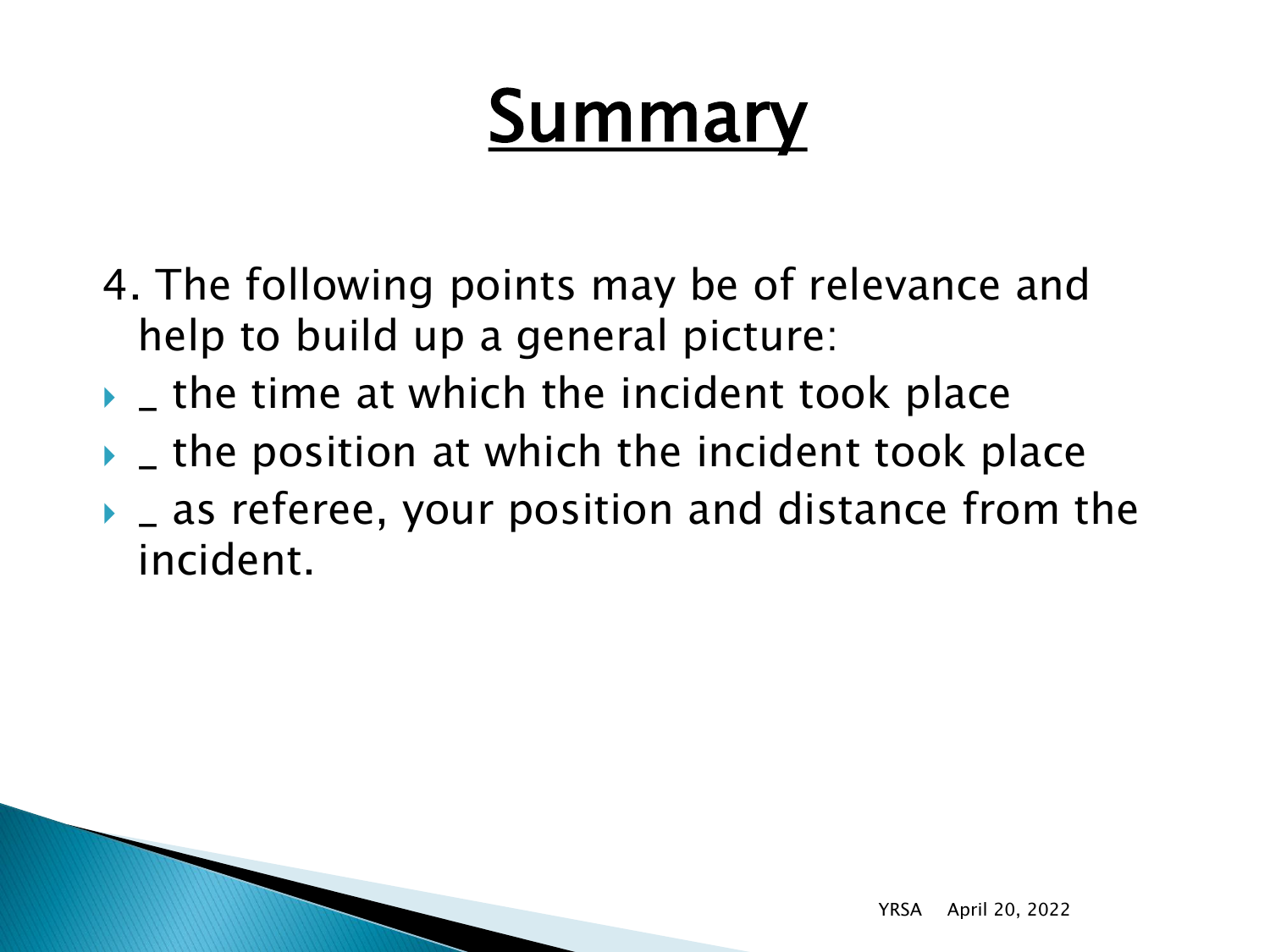5. Present your report in the most legible manner. If your handwriting is difficult for others to read, then please print it or type it up if at all possible. 6. Do, please, check your spelling! Almost every important word that you will need to use is in the "Laws of the Game". Remember, a copy of your report is sent to the player and team concerned.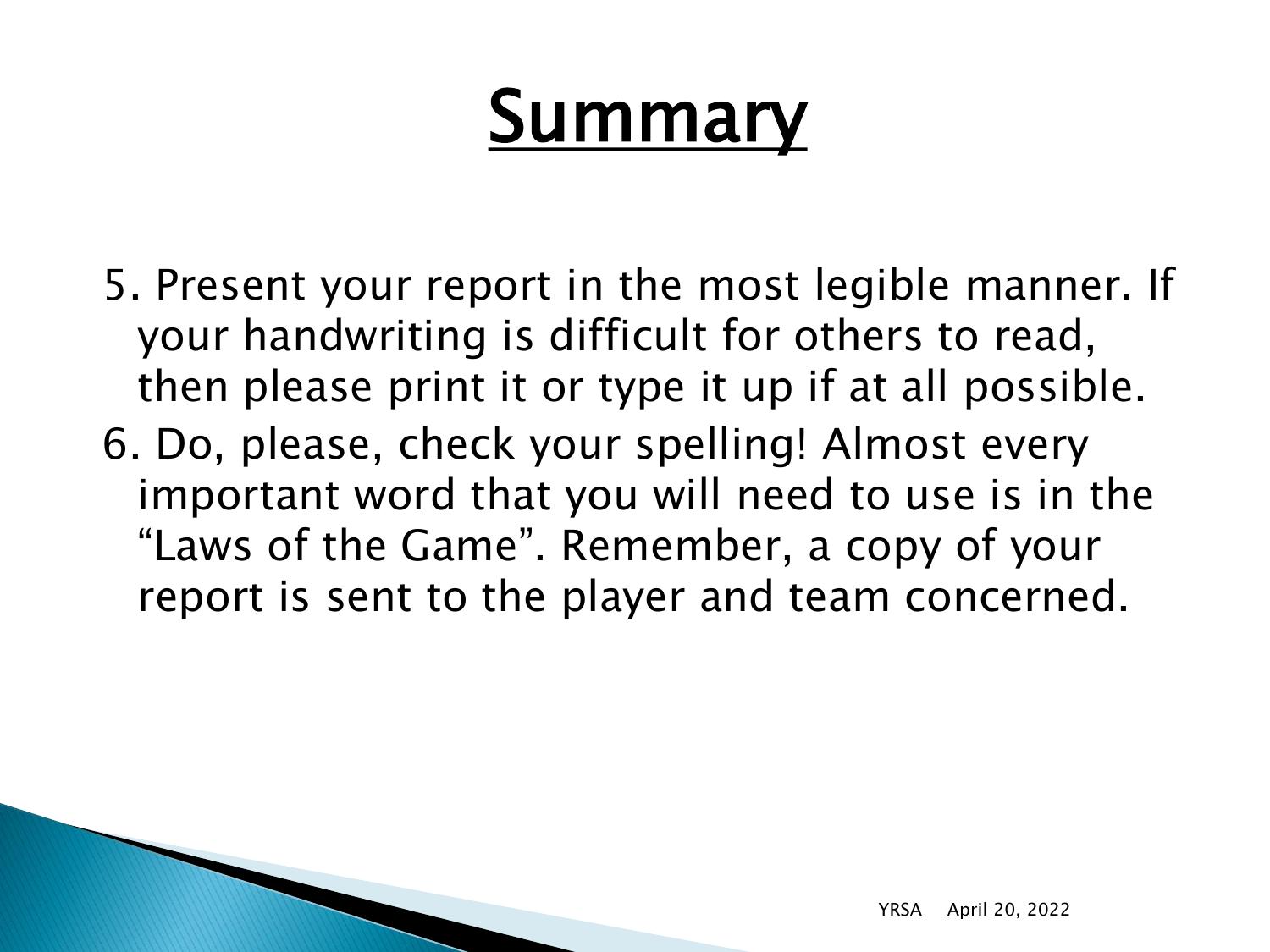- 7. Remember, to save a copy of your report for your own future reference.
- 8. Don't forget to sign the report, date it and submit it, within two days of the match taking place.
- 9. Please check that the postage paid on the envelope is enough to ensure it is delivered first class, as an overweight or large sized envelope may be underpaid and delayed by going second class, resulting in the appropriate authority not receiving it in the due time.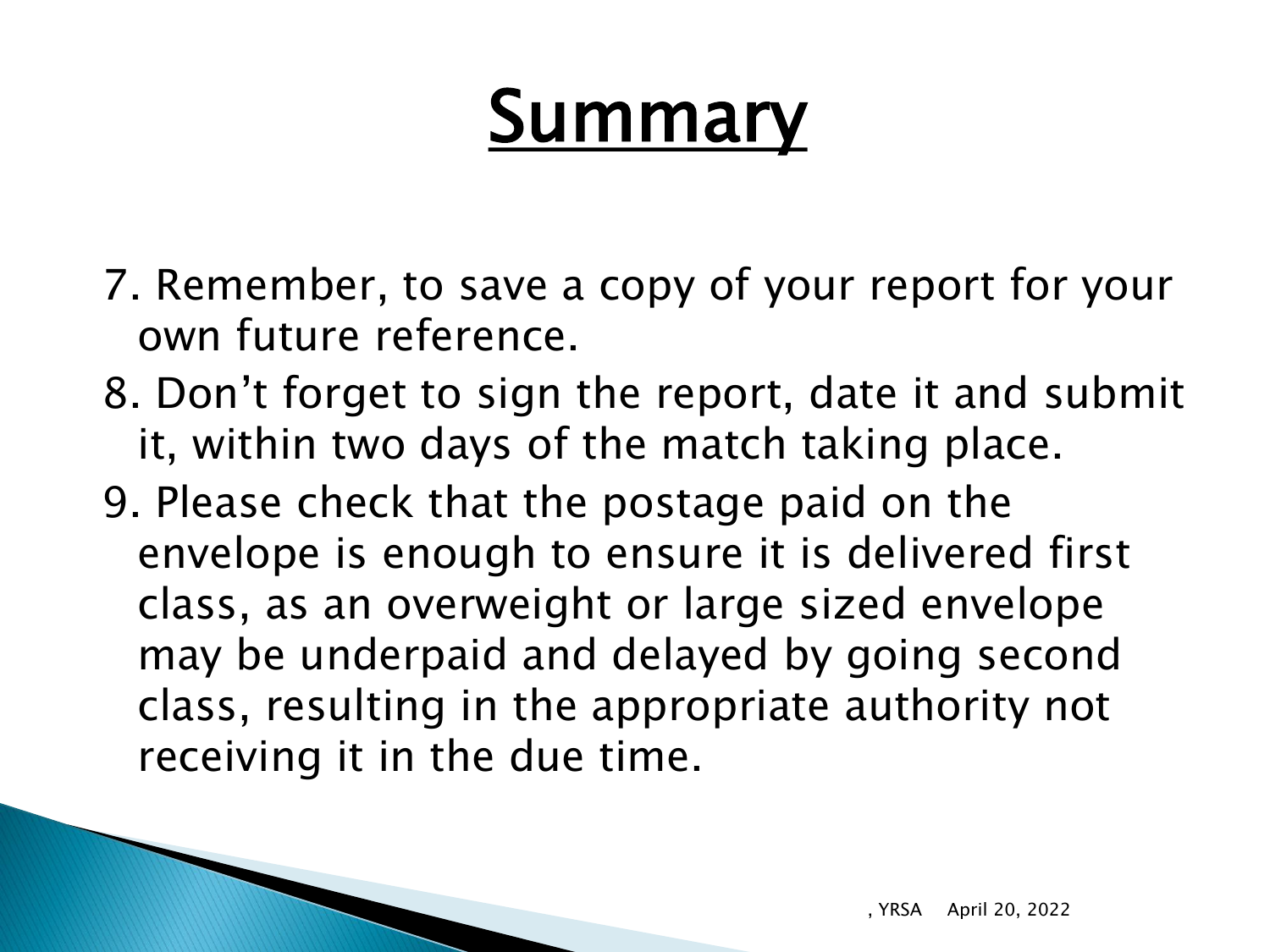#### 10. Remember to report the facts

- Accurately
- Briefly
- Clearly